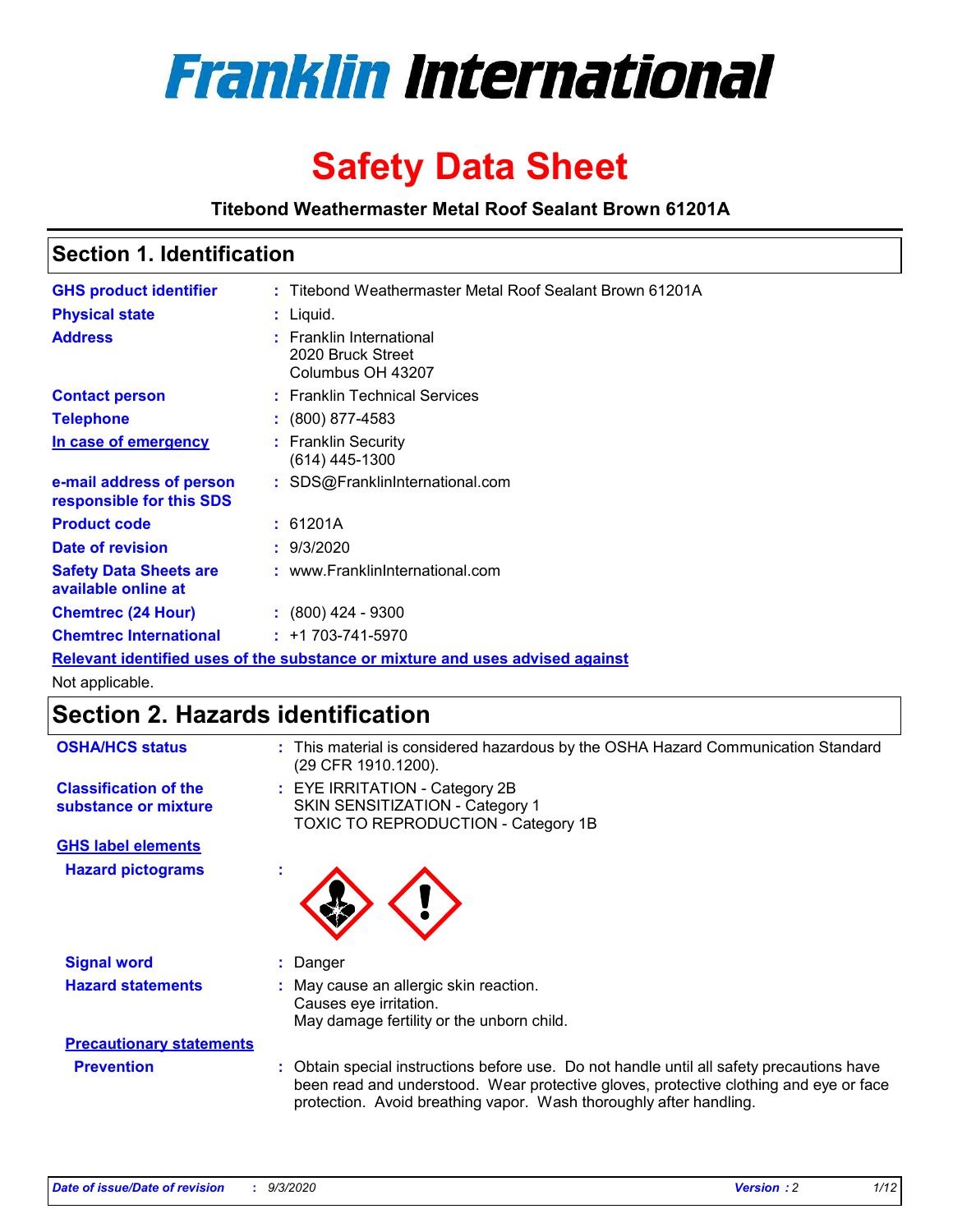### **Section 2. Hazards identification**

| <b>Response</b>                            | : IF exposed or concerned: Get medical advice or attention. Wash contaminated clothing<br>before reuse. IF ON SKIN: Wash with plenty of water. IF IN EYES: Rinse cautiously<br>with water for several minutes. Remove contact lenses, if present and easy to do.<br>Continue rinsing. If eye irritation persists: Get medical advice or attention. |
|--------------------------------------------|----------------------------------------------------------------------------------------------------------------------------------------------------------------------------------------------------------------------------------------------------------------------------------------------------------------------------------------------------|
| <b>Storage</b>                             | : Store locked up.                                                                                                                                                                                                                                                                                                                                 |
| <b>Disposal</b>                            | : Dispose of contents and container in accordance with all local, regional, national and<br>international regulations.                                                                                                                                                                                                                             |
| <b>Hazards not otherwise</b><br>classified | : Product generates methanol during cure.                                                                                                                                                                                                                                                                                                          |

# **Section 3. Composition/information on ingredients**

| <b>Substance/mixture</b> | Mixture |
|--------------------------|---------|
|                          |         |

| <b>Ingredient name</b>       | $\frac{9}{6}$ | <b>CAS number</b> |
|------------------------------|---------------|-------------------|
| 3-aminopropyltriethoxysilane | ՝≤3           | 919-30-2          |
| Dibutyltin dilaurate         | ∣≤0.3         | 77-58-7           |

Any concentration shown as a range is to protect confidentiality or is due to batch variation.

**There are no additional ingredients present which, within the current knowledge of the supplier and in the concentrations applicable, are classified as hazardous to health or the environment and hence require reporting in this section.**

**Occupational exposure limits, if available, are listed in Section 8.**

### **Section 4. First aid measures**

| <b>Description of necessary first aid measures</b> |                                                                                                                                                                                                                                                                                                                                                                                                                                                                                                                                                                                                                                                                                                                                                                           |
|----------------------------------------------------|---------------------------------------------------------------------------------------------------------------------------------------------------------------------------------------------------------------------------------------------------------------------------------------------------------------------------------------------------------------------------------------------------------------------------------------------------------------------------------------------------------------------------------------------------------------------------------------------------------------------------------------------------------------------------------------------------------------------------------------------------------------------------|
| <b>Eye contact</b>                                 | : Immediately flush eyes with plenty of water, occasionally lifting the upper and lower<br>eyelids. Check for and remove any contact lenses. Continue to rinse for at least 10<br>minutes. If irritation persists, get medical attention.                                                                                                                                                                                                                                                                                                                                                                                                                                                                                                                                 |
| <b>Inhalation</b>                                  | : Remove victim to fresh air and keep at rest in a position comfortable for breathing. If<br>not breathing, if breathing is irregular or if respiratory arrest occurs, provide artificial<br>respiration or oxygen by trained personnel. It may be dangerous to the person providing<br>aid to give mouth-to-mouth resuscitation. Get medical attention. If unconscious, place<br>in recovery position and get medical attention immediately. Maintain an open airway.<br>Loosen tight clothing such as a collar, tie, belt or waistband. In case of inhalation of<br>decomposition products in a fire, symptoms may be delayed. The exposed person may<br>need to be kept under medical surveillance for 48 hours.                                                       |
| <b>Skin contact</b>                                | : Wash with plenty of soap and water. Remove contaminated clothing and shoes. Wash<br>contaminated clothing thoroughly with water before removing it, or wear gloves.<br>Continue to rinse for at least 10 minutes. Get medical attention. In the event of any<br>complaints or symptoms, avoid further exposure. Wash clothing before reuse. Clean<br>shoes thoroughly before reuse.                                                                                                                                                                                                                                                                                                                                                                                     |
| <b>Ingestion</b>                                   | : Wash out mouth with water. Remove dentures if any. Remove victim to fresh air and<br>keep at rest in a position comfortable for breathing. If material has been swallowed and<br>the exposed person is conscious, give small quantities of water to drink. Stop if the<br>exposed person feels sick as vomiting may be dangerous. Do not induce vomiting<br>unless directed to do so by medical personnel. If vomiting occurs, the head should be<br>kept low so that vomit does not enter the lungs. Get medical attention. Never give<br>anything by mouth to an unconscious person. If unconscious, place in recovery position<br>and get medical attention immediately. Maintain an open airway. Loosen tight clothing<br>such as a collar, tie, belt or waistband. |
| Most important symptoms/effects, acute and delayed |                                                                                                                                                                                                                                                                                                                                                                                                                                                                                                                                                                                                                                                                                                                                                                           |
| <b>Potential acute health effects</b>              |                                                                                                                                                                                                                                                                                                                                                                                                                                                                                                                                                                                                                                                                                                                                                                           |
| <b>Eye contact</b>                                 | : May cause eye irritation.                                                                                                                                                                                                                                                                                                                                                                                                                                                                                                                                                                                                                                                                                                                                               |
| <b>Inhalation</b>                                  | : No known significant effects or critical hazards.                                                                                                                                                                                                                                                                                                                                                                                                                                                                                                                                                                                                                                                                                                                       |
|                                                    |                                                                                                                                                                                                                                                                                                                                                                                                                                                                                                                                                                                                                                                                                                                                                                           |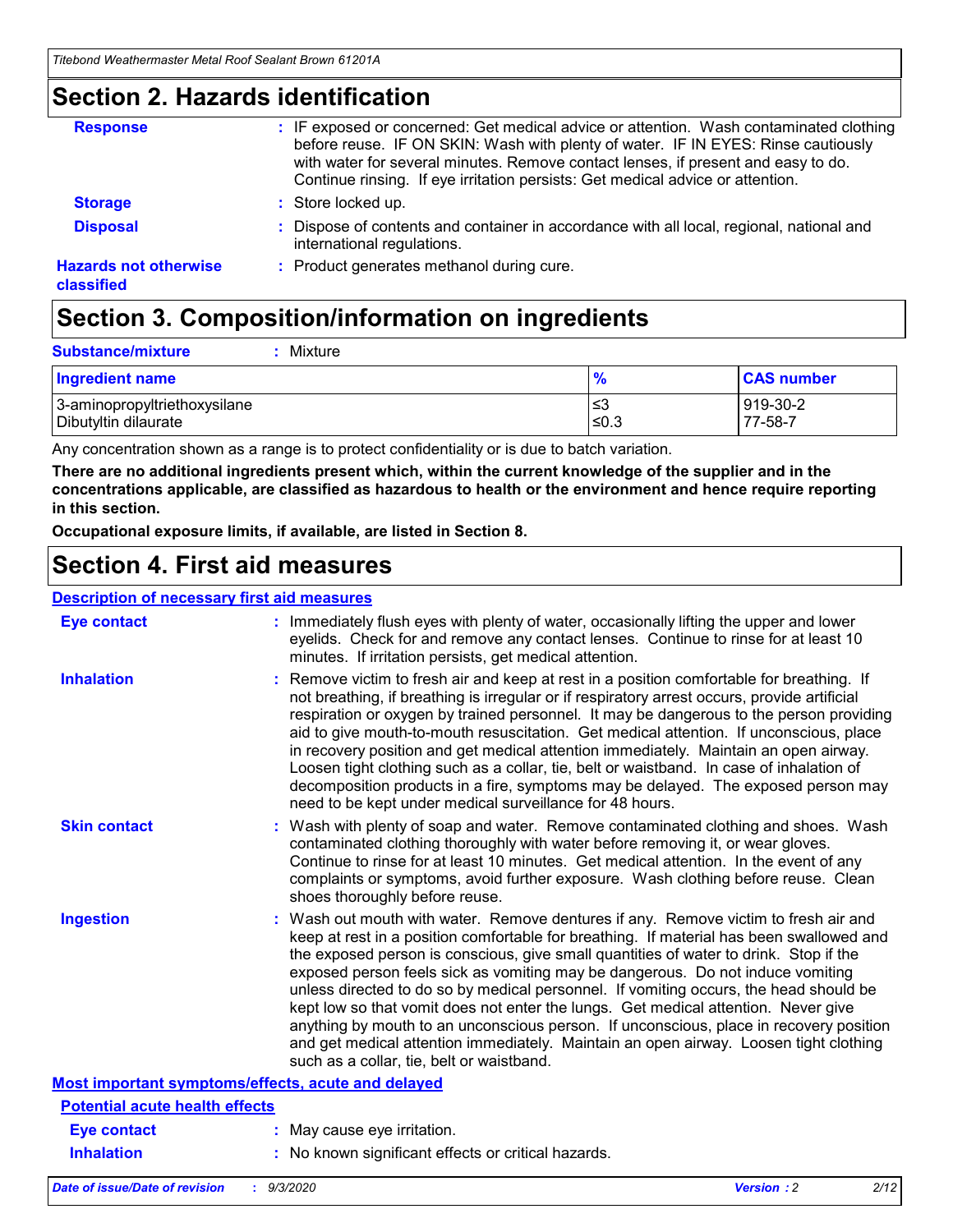| Titebond Weathermaster Metal Roof Sealant Brown 61201A |                                                                                                                                                                                                                                                                                                                                                                                                                 |
|--------------------------------------------------------|-----------------------------------------------------------------------------------------------------------------------------------------------------------------------------------------------------------------------------------------------------------------------------------------------------------------------------------------------------------------------------------------------------------------|
| <b>Section 4. First aid measures</b>                   |                                                                                                                                                                                                                                                                                                                                                                                                                 |
| <b>Skin contact</b>                                    | : May cause skin irritation.                                                                                                                                                                                                                                                                                                                                                                                    |
| <b>Ingestion</b>                                       | : No known significant effects or critical hazards.                                                                                                                                                                                                                                                                                                                                                             |
| <b>Over-exposure signs/symptoms</b>                    |                                                                                                                                                                                                                                                                                                                                                                                                                 |
| <b>Eye contact</b>                                     | : Adverse symptoms may include the following:<br>irritation<br>watering<br>redness                                                                                                                                                                                                                                                                                                                              |
| <b>Inhalation</b>                                      | : Adverse symptoms may include the following:<br>reduced fetal weight<br>increase in fetal deaths<br>skeletal malformations                                                                                                                                                                                                                                                                                     |
| <b>Skin contact</b>                                    | : Adverse symptoms may include the following:<br>irritation<br>redness<br>reduced fetal weight<br>increase in fetal deaths<br>skeletal malformations                                                                                                                                                                                                                                                            |
| <b>Ingestion</b>                                       | : Adverse symptoms may include the following:<br>reduced fetal weight<br>increase in fetal deaths<br>skeletal malformations                                                                                                                                                                                                                                                                                     |
|                                                        | Indication of immediate medical attention and special treatment needed, if necessary                                                                                                                                                                                                                                                                                                                            |
| <b>Notes to physician</b>                              | : In case of inhalation of decomposition products in a fire, symptoms may be delayed.<br>The exposed person may need to be kept under medical surveillance for 48 hours.                                                                                                                                                                                                                                        |
| <b>Specific treatments</b>                             | : No specific treatment.                                                                                                                                                                                                                                                                                                                                                                                        |
| <b>Protection of first-aiders</b>                      | : No action shall be taken involving any personal risk or without suitable training. If it is<br>suspected that fumes are still present, the rescuer should wear an appropriate mask or<br>self-contained breathing apparatus. It may be dangerous to the person providing aid to<br>give mouth-to-mouth resuscitation. Wash contaminated clothing thoroughly with water<br>before removing it, or wear gloves. |
| See toxicological information (Section 11)             |                                                                                                                                                                                                                                                                                                                                                                                                                 |

# **Section 5. Fire-fighting measures**

| <b>Extinguishing media</b>                               |                                                                                                                                                                                                     |
|----------------------------------------------------------|-----------------------------------------------------------------------------------------------------------------------------------------------------------------------------------------------------|
| <b>Suitable extinguishing</b><br>media                   | : Use an extinguishing agent suitable for the surrounding fire.                                                                                                                                     |
| <b>Unsuitable extinguishing</b><br>media                 | : None known.                                                                                                                                                                                       |
| <b>Specific hazards arising</b><br>from the chemical     | : In a fire or if heated, a pressure increase will occur and the container may burst.                                                                                                               |
| <b>Hazardous thermal</b><br>decomposition products       | : Decomposition products may include the following materials:<br>carbon dioxide<br>carbon monoxide<br>nitrogen oxides<br>metal oxide/oxides                                                         |
| <b>Special protective actions</b><br>for fire-fighters   | : Promptly isolate the scene by removing all persons from the vicinity of the incident if<br>there is a fire. No action shall be taken involving any personal risk or without suitable<br>training. |
| <b>Special protective</b><br>equipment for fire-fighters | Fire-fighters should wear appropriate protective equipment and self-contained breathing<br>apparatus (SCBA) with a full face-piece operated in positive pressure mode.                              |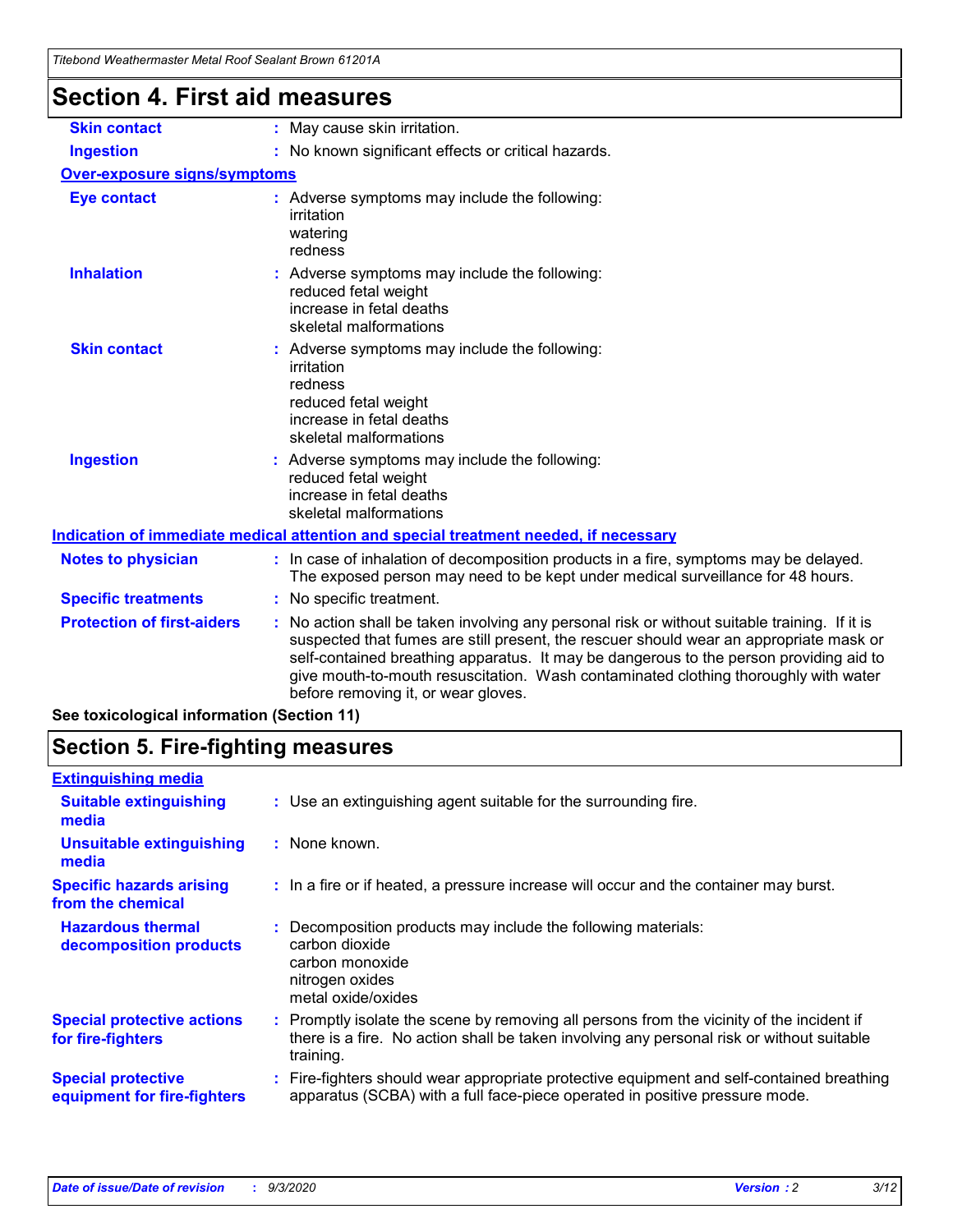### **Section 6. Accidental release measures**

|                                                              | Personal precautions, protective equipment and emergency procedures                                                                                                                                                                                                                                                                                                                                                                                                                                                                                                                                                                                                                                          |  |  |  |  |  |
|--------------------------------------------------------------|--------------------------------------------------------------------------------------------------------------------------------------------------------------------------------------------------------------------------------------------------------------------------------------------------------------------------------------------------------------------------------------------------------------------------------------------------------------------------------------------------------------------------------------------------------------------------------------------------------------------------------------------------------------------------------------------------------------|--|--|--|--|--|
| For non-emergency<br>personnel                               | : No action shall be taken involving any personal risk or without suitable training.<br>Evacuate surrounding areas. Keep unnecessary and unprotected personnel from<br>entering. Do not touch or walk through spilled material. Avoid breathing vapor or mist.<br>Provide adequate ventilation. Wear appropriate respirator when ventilation is<br>inadequate. Put on appropriate personal protective equipment.                                                                                                                                                                                                                                                                                             |  |  |  |  |  |
| For emergency responders                                     | : If specialized clothing is required to deal with the spillage, take note of any information in<br>Section 8 on suitable and unsuitable materials. See also the information in "For non-<br>emergency personnel".                                                                                                                                                                                                                                                                                                                                                                                                                                                                                           |  |  |  |  |  |
| <b>Environmental precautions</b>                             | : Avoid dispersal of spilled material and runoff and contact with soil, waterways, drains<br>and sewers. Inform the relevant authorities if the product has caused environmental<br>pollution (sewers, waterways, soil or air).                                                                                                                                                                                                                                                                                                                                                                                                                                                                              |  |  |  |  |  |
| <b>Methods and materials for containment and cleaning up</b> |                                                                                                                                                                                                                                                                                                                                                                                                                                                                                                                                                                                                                                                                                                              |  |  |  |  |  |
| <b>Small spill</b>                                           | : Stop leak if without risk. Move containers from spill area. Dilute with water and mop up<br>if water-soluble. Alternatively, or if water-insoluble, absorb with an inert dry material and<br>place in an appropriate waste disposal container. Dispose of via a licensed waste<br>disposal contractor.                                                                                                                                                                                                                                                                                                                                                                                                     |  |  |  |  |  |
| <b>Large spill</b>                                           | : Stop leak if without risk. Move containers from spill area. Approach release from<br>upwind. Prevent entry into sewers, water courses, basements or confined areas. Wash<br>spillages into an effluent treatment plant or proceed as follows. Contain and collect<br>spillage with non-combustible, absorbent material e.g. sand, earth, vermiculite or<br>diatomaceous earth and place in container for disposal according to local regulations<br>(see Section 13). Dispose of via a licensed waste disposal contractor. Contaminated<br>absorbent material may pose the same hazard as the spilled product. Note: see<br>Section 1 for emergency contact information and Section 13 for waste disposal. |  |  |  |  |  |

### **Section 7. Handling and storage**

#### **Precautions for safe handling**

| <b>Protective measures</b>                                                       | : Put on appropriate personal protective equipment (see Section 8). Persons with a<br>history of skin sensitization problems should not be employed in any process in which<br>this product is used. Avoid exposure - obtain special instructions before use. Avoid<br>exposure during pregnancy. Do not handle until all safety precautions have been read<br>and understood. Do not get in eyes or on skin or clothing. Do not ingest. Avoid<br>breathing vapor or mist. If during normal use the material presents a respiratory hazard,<br>use only with adequate ventilation or wear appropriate respirator. Keep in the original<br>container or an approved alternative made from a compatible material, kept tightly<br>closed when not in use. Empty containers retain product residue and can be hazardous.<br>Do not reuse container. |
|----------------------------------------------------------------------------------|--------------------------------------------------------------------------------------------------------------------------------------------------------------------------------------------------------------------------------------------------------------------------------------------------------------------------------------------------------------------------------------------------------------------------------------------------------------------------------------------------------------------------------------------------------------------------------------------------------------------------------------------------------------------------------------------------------------------------------------------------------------------------------------------------------------------------------------------------|
| <b>Advice on general</b><br>occupational hygiene                                 | : Eating, drinking and smoking should be prohibited in areas where this material is<br>handled, stored and processed. Workers should wash hands and face before eating,<br>drinking and smoking. Remove contaminated clothing and protective equipment before<br>entering eating areas. See also Section 8 for additional information on hygiene<br>measures.                                                                                                                                                                                                                                                                                                                                                                                                                                                                                    |
| <b>Conditions for safe storage,</b><br>including any<br><i>incompatibilities</i> | Store between the following temperatures: 0 to $120^{\circ}$ C (32 to $248^{\circ}$ F). Store in<br>accordance with local regulations. Store in original container protected from direct<br>sunlight in a dry, cool and well-ventilated area, away from incompatible materials (see<br>Section 10) and food and drink. Store locked up. Keep container tightly closed and<br>sealed until ready for use. Containers that have been opened must be carefully<br>resealed and kept upright to prevent leakage. Do not store in unlabeled containers.<br>Use appropriate containment to avoid environmental contamination. See Section 10 for<br>incompatible materials before handling or use.                                                                                                                                                     |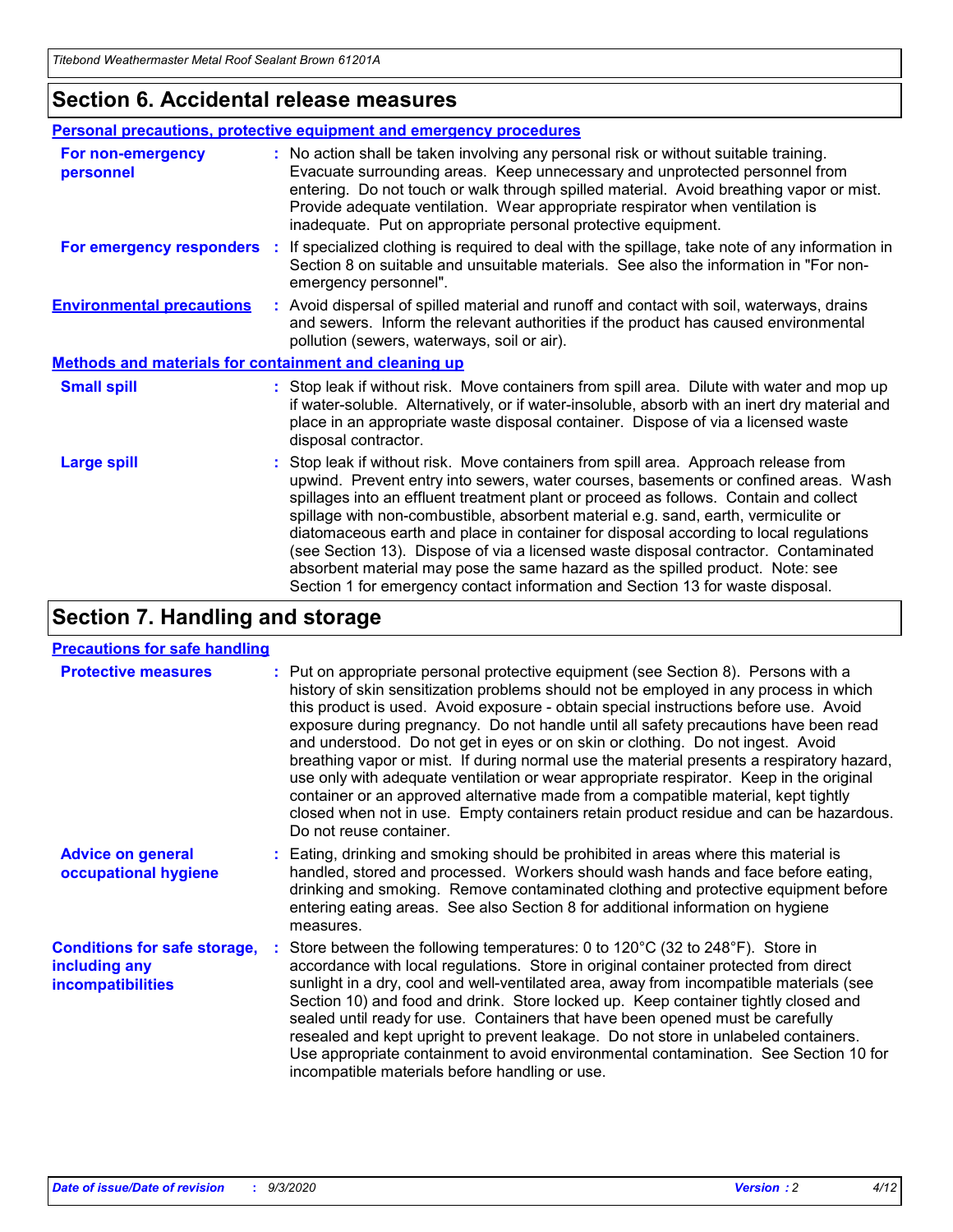# **Section 8. Exposure controls/personal protection**

#### **Control parameters**

#### **Occupational exposure limits**

| <b>Ingredient name</b>                               |    |                        | <b>Exposure limits</b>                                                                                                                                                                                                                                                                                                                                                                                                                                                                                                                                                                                                 |
|------------------------------------------------------|----|------------------------|------------------------------------------------------------------------------------------------------------------------------------------------------------------------------------------------------------------------------------------------------------------------------------------------------------------------------------------------------------------------------------------------------------------------------------------------------------------------------------------------------------------------------------------------------------------------------------------------------------------------|
| 3-aminopropyltriethoxysilane<br>Dibutyltin dilaurate |    |                        | None.<br>ACGIH TLV (United States, 3/2020). Absorbed through skin.<br>Notes: as Sn<br>TWA: $0.1 \text{ mg/m}^3$ , (as Sn) 8 hours.<br>STEL: 0.2 mg/m <sup>3</sup> , (as Sn) 15 minutes.<br>NIOSH REL (United States, 10/2016). Absorbed through skin.<br>Notes: as Sn<br>TWA: 0.1 mg/m <sup>3</sup> , (as Sn) 10 hours.<br>OSHA PEL (United States, 5/2018). Notes: as Sn<br>TWA: $0.1 \text{ mg/m}^3$ , (as Sn) 8 hours.<br>OSHA PEL 1989 (United States, 3/1989). Absorbed through skin.<br>Notes: measured as Sn<br>TWA: 0.1 mg/m <sup>3</sup> , (measured as Sn) 8 hours. Form: Organic                            |
| <b>Appropriate engineering</b><br>controls           |    |                        | : If user operations generate dust, fumes, gas, vapor or mist, use process enclosures,<br>local exhaust ventilation or other engineering controls to keep worker exposure to<br>airborne contaminants below any recommended or statutory limits.                                                                                                                                                                                                                                                                                                                                                                       |
| <b>Environmental exposure</b><br>controls            |    |                        | Emissions from ventilation or work process equipment should be checked to ensure<br>they comply with the requirements of environmental protection legislation. In some<br>cases, fume scrubbers, filters or engineering modifications to the process equipment<br>will be necessary to reduce emissions to acceptable levels.                                                                                                                                                                                                                                                                                          |
| <b>Individual protection measures</b>                |    |                        |                                                                                                                                                                                                                                                                                                                                                                                                                                                                                                                                                                                                                        |
| <b>Hygiene measures</b>                              |    |                        | : Wash hands, forearms and face thoroughly after handling chemical products, before<br>eating, smoking and using the lavatory and at the end of the working period.<br>Appropriate techniques should be used to remove potentially contaminated clothing.<br>Contaminated work clothing should not be allowed out of the workplace. Wash<br>contaminated clothing before reusing. Ensure that eyewash stations and safety<br>showers are close to the workstation location.                                                                                                                                            |
| <b>Eye/face protection</b>                           |    |                        | : Safety eyewear complying with an approved standard should be used when a risk<br>assessment indicates this is necessary to avoid exposure to liquid splashes, mists,<br>gases or dusts. If contact is possible, the following protection should be worn, unless<br>the assessment indicates a higher degree of protection: chemical splash goggles.                                                                                                                                                                                                                                                                  |
| <b>Skin protection</b>                               |    |                        |                                                                                                                                                                                                                                                                                                                                                                                                                                                                                                                                                                                                                        |
| <b>Hand protection</b>                               |    |                        | : Chemical-resistant, impervious gloves complying with an approved standard should be<br>worn at all times when handling chemical products if a risk assessment indicates this is<br>necessary. Considering the parameters specified by the glove manufacturer, check<br>during use that the gloves are still retaining their protective properties. It should be<br>noted that the time to breakthrough for any glove material may be different for different<br>glove manufacturers. In the case of mixtures, consisting of several substances, the<br>protection time of the gloves cannot be accurately estimated. |
| <b>Body protection</b>                               |    | handling this product. | Personal protective equipment for the body should be selected based on the task being<br>performed and the risks involved and should be approved by a specialist before                                                                                                                                                                                                                                                                                                                                                                                                                                                |
| <b>Other skin protection</b>                         |    |                        | : Appropriate footwear and any additional skin protection measures should be selected<br>based on the task being performed and the risks involved and should be approved by a<br>specialist before handling this product.                                                                                                                                                                                                                                                                                                                                                                                              |
| <b>Respiratory protection</b>                        | ÷. | aspects of use.        | Based on the hazard and potential for exposure, select a respirator that meets the<br>appropriate standard or certification. Respirators must be used according to a<br>respiratory protection program to ensure proper fitting, training, and other important                                                                                                                                                                                                                                                                                                                                                         |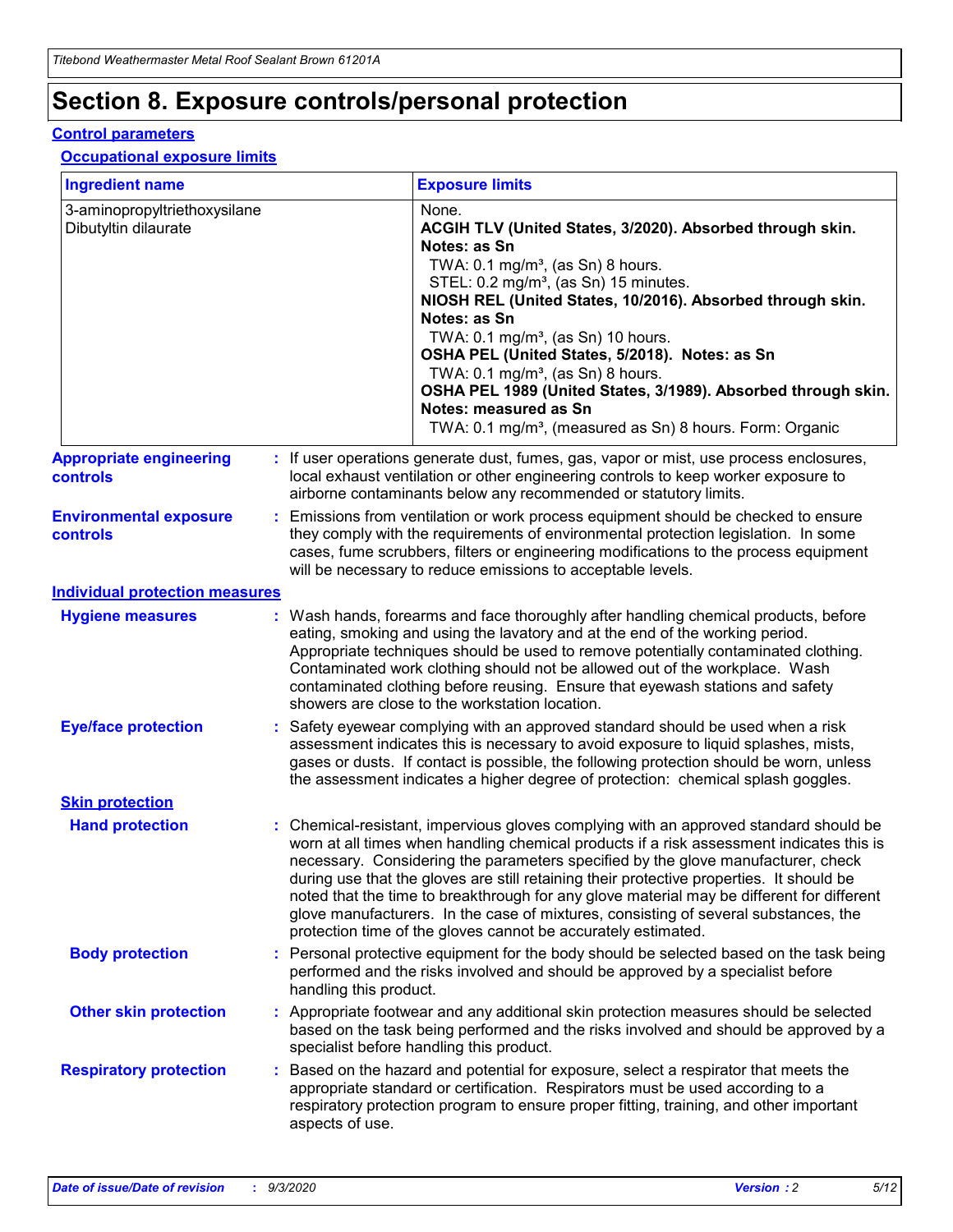### **Section 9. Physical and chemical properties**

#### **Appearance**

| <b>Physical state</b>                             |   | : Liquid. [Paste.]                                              |
|---------------------------------------------------|---|-----------------------------------------------------------------|
| <b>Color</b>                                      |   | Brown.                                                          |
| Odor                                              |   | Characteristic.                                                 |
| <b>Odor threshold</b>                             | ÷ | Not available.                                                  |
| рH                                                |   | Not applicable.                                                 |
| <b>Melting point</b>                              |   | : Not available.                                                |
| <b>Boiling point</b>                              |   | >200°C (>392°F)                                                 |
| <b>Flash point</b>                                |   | Closed cup: >200°C (>392°F) [Setaflash.]                        |
| <b>Evaporation rate</b>                           |   | $:$ >1 (butyl acetate = 1)                                      |
| <b>Flammability (solid, gas)</b>                  |   | : Not available.                                                |
| Lower and upper explosive<br>(flammable) limits   |   | : Not available.                                                |
| <b>VOC (less water, less)</b><br>exempt solvents) |   | : 0 g/l                                                         |
| <b>Volatility</b>                                 |   | $: 0\%$ (w/w)                                                   |
| <b>Vapor density</b>                              |   | Not available.                                                  |
| <b>Relative density</b>                           |   | $\mathbf{1}$ $\mathbf{\sqrt{432}}$                              |
| <b>Solubility</b>                                 |   | Insoluble in the following materials: cold water and hot water. |
| <b>Solubility in water</b>                        |   | Not available.                                                  |
| <b>Partition coefficient: n-</b><br>octanol/water |   | $:$ Not available.                                              |
| <b>Auto-ignition temperature</b>                  |   | : Not available.                                                |
| <b>Decomposition temperature</b>                  |   | : Not available.                                                |
| <b>Viscosity</b>                                  |   | $:$ Not available.                                              |

### **Section 10. Stability and reactivity**

| <b>Reactivity</b>                            |    | : No specific test data related to reactivity available for this product or its ingredients.            |
|----------------------------------------------|----|---------------------------------------------------------------------------------------------------------|
| <b>Chemical stability</b>                    |    | : The product is stable.                                                                                |
| <b>Possibility of hazardous</b><br>reactions |    | : Under normal conditions of storage and use, hazardous reactions will not occur.                       |
| <b>Conditions to avoid</b>                   |    | : No specific data.                                                                                     |
| <b>Incompatible materials</b>                | ٠. | No specific data.                                                                                       |
| <b>Hazardous decomposition</b><br>products   | ÷. | Under normal conditions of storage and use, hazardous decomposition products should<br>not be produced. |

### **Section 11. Toxicological information**

#### **Information on toxicological effects**

#### **Acute toxicity**

| <b>Product/ingredient name</b> | <b>Result</b>           | <b>Species</b> | <b>Dose</b>                | <b>Exposure</b> |
|--------------------------------|-------------------------|----------------|----------------------------|-----------------|
| 3-aminopropyltriethoxysilane   | <b>ILD50 Dermal</b>     | Rabbit         | 4.29 g/kg                  |                 |
| Dibutyltin dilaurate           | ILD50 Oral<br>LD50 Oral | Rat<br>Rat     | $1.57$ g/kg<br>175 $mg/kg$ |                 |
|                                |                         |                |                            |                 |

**Irritation/Corrosion**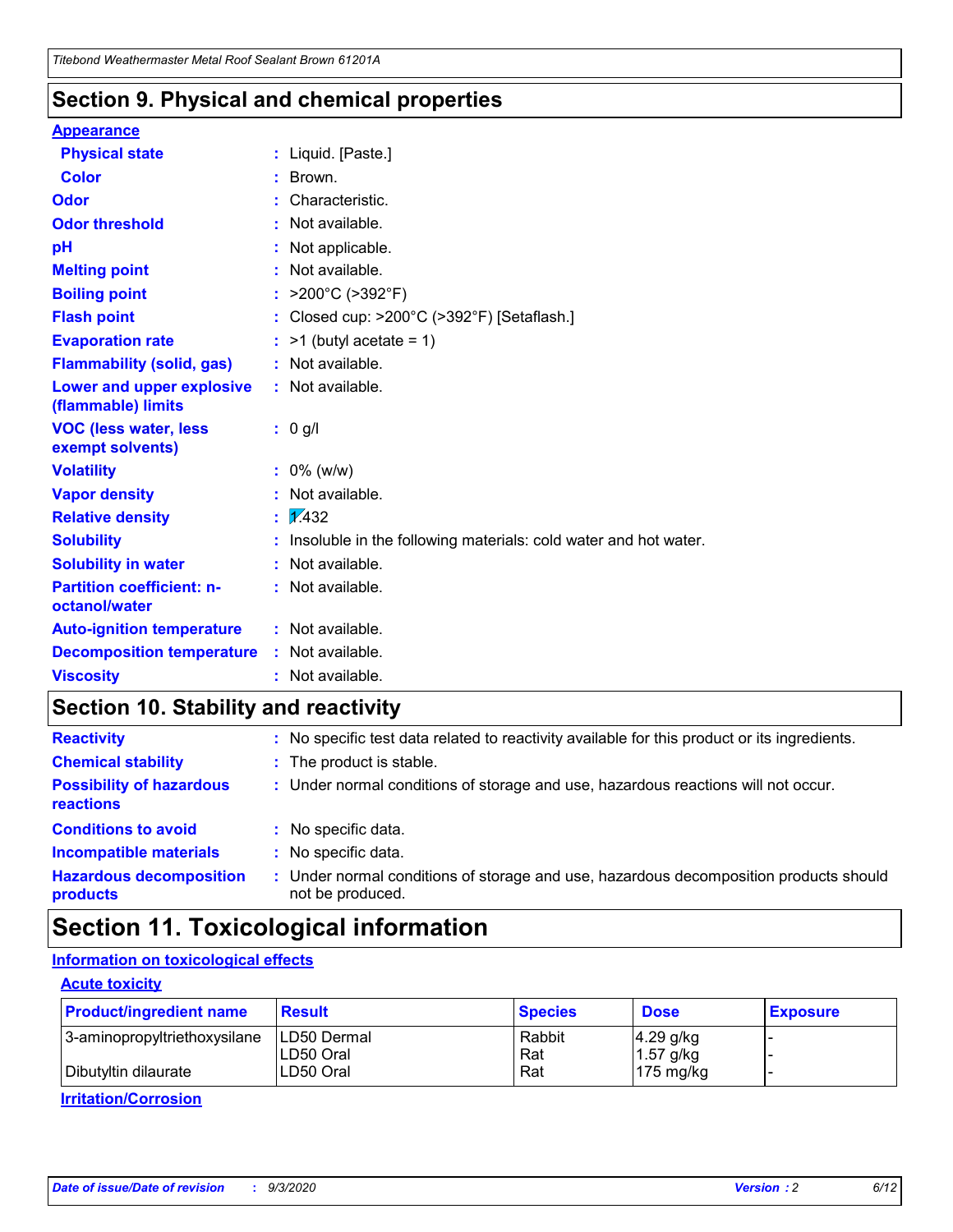# **Section 11. Toxicological information**

| <b>Product/ingredient name</b> | <b>Result</b>            | <b>Species</b> | <b>Score</b> | <b>Exposure</b>    | <b>Observation</b> |
|--------------------------------|--------------------------|----------------|--------------|--------------------|--------------------|
| 3-aminopropyltriethoxysilane   | Eyes - Mild irritant     | Rabbit         |              | $100 \text{ mg}$   |                    |
|                                | Eyes - Severe irritant   | Rabbit         |              | 24 hours 750       |                    |
|                                |                          |                |              | ug                 |                    |
|                                | Skin - Severe irritant   | Rabbit         |              | 24 hours 5         | -                  |
| Dibutyltin dilaurate           | Eyes - Moderate irritant | Rabbit         |              | mg<br>24 hours 100 |                    |
|                                |                          |                |              | mg                 |                    |
|                                | Skin - Severe irritant   | Rabbit         |              | 500 mg             | -                  |

#### **Sensitization**

Not available.

#### **Mutagenicity**

Not available.

#### **Carcinogenicity**

Not available.

#### **Reproductive toxicity**

Not available.

#### **Teratogenicity**

Not available.

#### **Specific target organ toxicity (single exposure)**

Not available.

#### **Specific target organ toxicity (repeated exposure)**

| <b>Name</b>                                                                  |                                                                            | <b>Category</b>                                     | <b>Route of</b><br>exposure  | <b>Target organs</b> |
|------------------------------------------------------------------------------|----------------------------------------------------------------------------|-----------------------------------------------------|------------------------------|----------------------|
| Dibutyltin dilaurate                                                         |                                                                            | Category 1                                          | $\qquad \qquad \blacksquare$ | respiratory system   |
| <b>Aspiration hazard</b><br>Not available.                                   |                                                                            |                                                     |                              |                      |
| <b>Information on the likely</b><br>routes of exposure                       | : Not available.                                                           |                                                     |                              |                      |
| <b>Potential acute health effects</b>                                        |                                                                            |                                                     |                              |                      |
| Eye contact                                                                  | : May cause eye irritation.                                                |                                                     |                              |                      |
| <b>Inhalation</b>                                                            |                                                                            | : No known significant effects or critical hazards. |                              |                      |
| <b>Skin contact</b>                                                          | : May cause skin irritation.                                               |                                                     |                              |                      |
| <b>Ingestion</b>                                                             |                                                                            | : No known significant effects or critical hazards. |                              |                      |
| Symptoms related to the physical, chemical and toxicological characteristics |                                                                            |                                                     |                              |                      |
| <b>Eye contact</b>                                                           | irritation<br>watering<br>redness                                          | : Adverse symptoms may include the following:       |                              |                      |
| <b>Inhalation</b>                                                            | reduced fetal weight<br>increase in fetal deaths<br>skeletal malformations | : Adverse symptoms may include the following:       |                              |                      |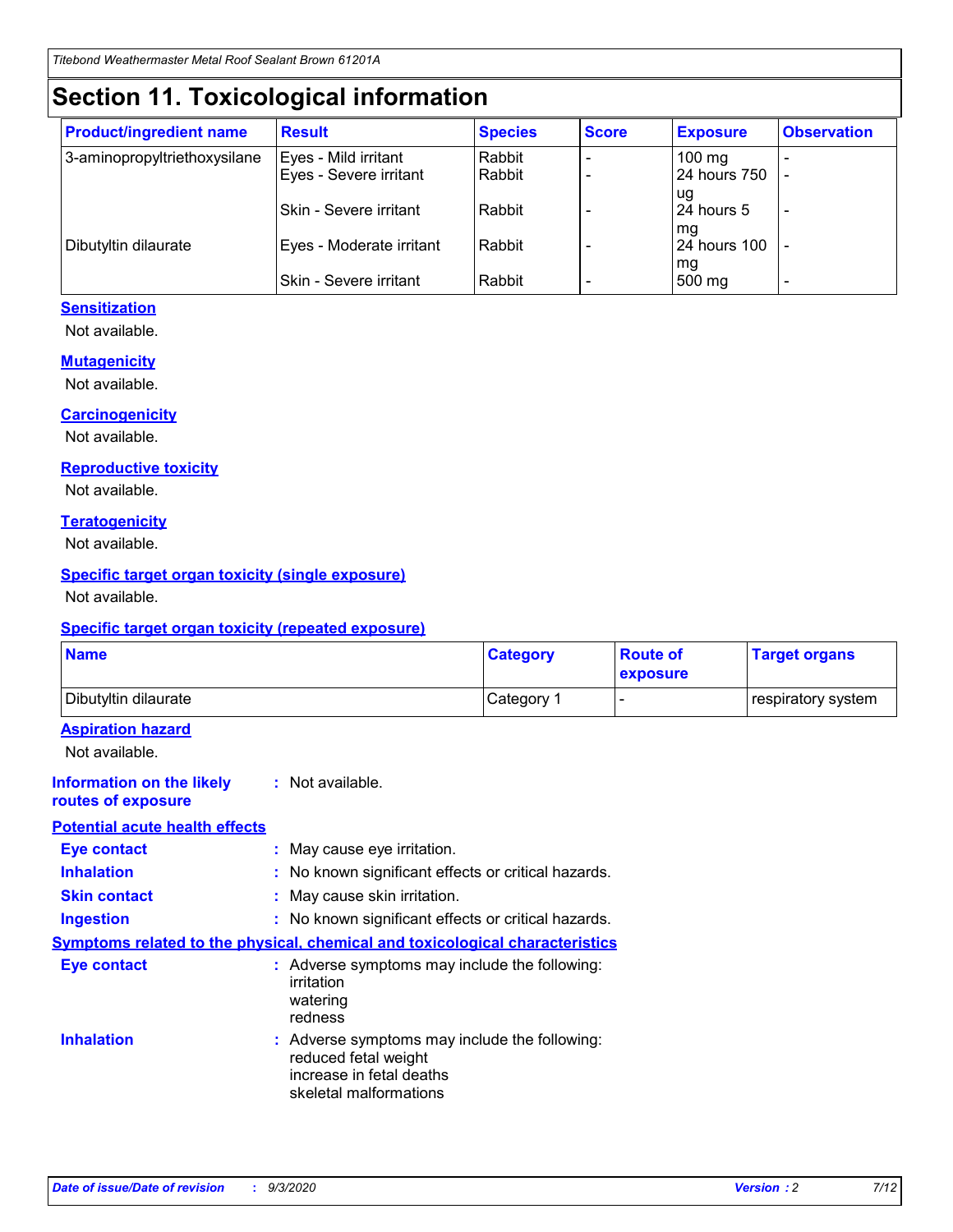*Titebond Weathermaster Metal Roof Sealant Brown 61201A*

# **Section 11. Toxicological information**

| <b>Skin contact</b>                     | : Adverse symptoms may include the following:<br>irritation                                            |
|-----------------------------------------|--------------------------------------------------------------------------------------------------------|
|                                         | redness                                                                                                |
|                                         | reduced fetal weight                                                                                   |
|                                         | increase in fetal deaths                                                                               |
|                                         | skeletal malformations                                                                                 |
| <b>Ingestion</b>                        | : Adverse symptoms may include the following:<br>reduced fetal weight                                  |
|                                         | increase in fetal deaths                                                                               |
|                                         | skeletal malformations                                                                                 |
|                                         | Delayed and immediate effects and also chronic effects from short and long term exposure               |
| <b>Short term exposure</b>              |                                                                                                        |
| <b>Potential immediate</b><br>effects   | : Not available.                                                                                       |
| <b>Potential delayed effects</b>        | : Not available.                                                                                       |
| <b>Long term exposure</b>               |                                                                                                        |
| <b>Potential immediate</b><br>effects   | : Not available.                                                                                       |
| <b>Potential delayed effects</b>        | : Not available.                                                                                       |
| <b>Potential chronic health effects</b> |                                                                                                        |
| Not available.                          |                                                                                                        |
| <b>General</b>                          | Once sensitized, a severe allergic reaction may occur when subsequently exposed to<br>very low levels. |
| <b>Carcinogenicity</b>                  | No known significant effects or critical hazards.                                                      |
| <b>Mutagenicity</b>                     | : No known significant effects or critical hazards.                                                    |
| <b>Teratogenicity</b>                   | May damage the unborn child.                                                                           |
| <b>Developmental effects</b>            | : No known significant effects or critical hazards.                                                    |
| <b>Fertility effects</b>                | : May damage fertility.                                                                                |
| <b>Numerical measures of toxicity</b>   |                                                                                                        |
| <b>Acute toxicity estimates</b>         |                                                                                                        |
| Not ovoilable                           |                                                                                                        |

Not available.

# **Section 12. Ecological information**

#### **Toxicity**

| <b>Product/ingredient name</b> | <b>Result</b>                                       | <b>Species</b>               | <b>Exposure</b>       |
|--------------------------------|-----------------------------------------------------|------------------------------|-----------------------|
| Dibutyltin dilaurate           | $ CC50>3$ mg/l<br>Chronic EC10 > 2 mg/l Fresh water | Algae<br>Algae - Desmodesmus | 72 hours<br>196 hours |
|                                |                                                     | <b>I</b> subspicatus         |                       |

#### **Persistence and degradability**

| <b>Product/ingredient name</b> | <b>Test</b>                                                                    | <b>Result</b>  |                   | <b>Dose</b> | <b>Inoculum</b>         |
|--------------------------------|--------------------------------------------------------------------------------|----------------|-------------------|-------------|-------------------------|
| Dibutyltin dilaurate           | OECD 301F<br>Ready<br>Biodegradability -<br>Manometric<br>Respirometry<br>Test | 23 % - 28 days |                   |             |                         |
| <b>Product/ingredient name</b> | <b>Aquatic half-life</b>                                                       |                | <b>Photolysis</b> |             | <b>Biodegradability</b> |
| Dibutyltin dilaurate           |                                                                                |                |                   |             | <b>Inherent</b>         |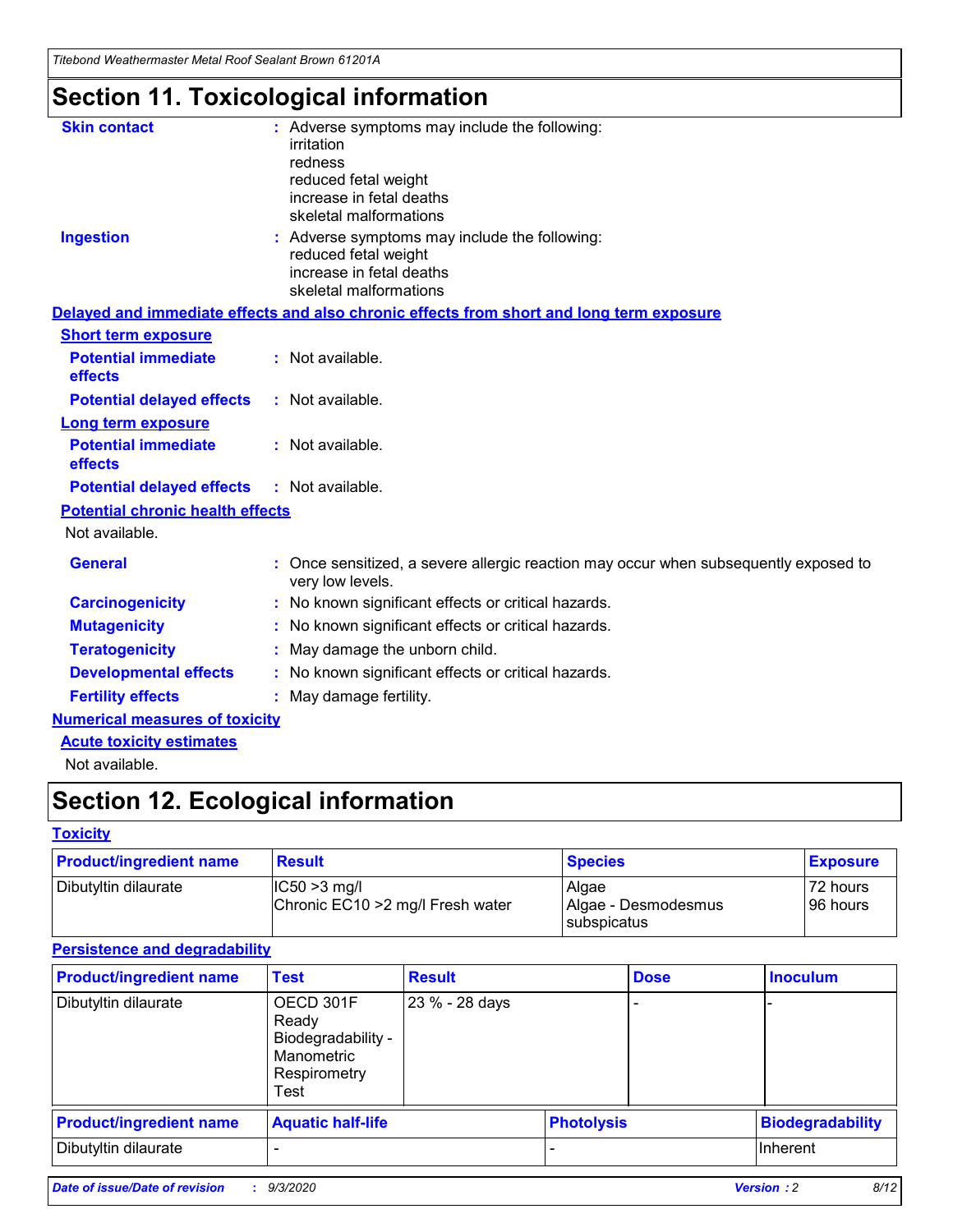# **Section 12. Ecological information**

#### **Bioaccumulative potential**

| <b>Product/ingredient name</b> | $\mathsf{LogP}_\mathsf{ow}$ | <b>BCF</b> | <b>Potential</b> |
|--------------------------------|-----------------------------|------------|------------------|
| 3-aminopropyltriethoxysilane   | 1.7                         | 3.4        | low              |
| Dibutyltin dilaurate           | 4.44                        | 2.91       | low              |

#### **Mobility in soil**

| <b>Soil/water partition</b> | : Not available. |
|-----------------------------|------------------|
| <b>coefficient (Koc)</b>    |                  |

| <b>Other adverse effects</b> | : No known significant effects or critical hazards. |
|------------------------------|-----------------------------------------------------|
|------------------------------|-----------------------------------------------------|

### **Section 13. Disposal considerations**

**Disposal methods :**

The generation of waste should be avoided or minimized wherever possible. Disposal of this product, solutions and any by-products should at all times comply with the requirements of environmental protection and waste disposal legislation and any regional local authority requirements. Dispose of surplus and non-recyclable products via a licensed waste disposal contractor. Waste should not be disposed of untreated to the sewer unless fully compliant with the requirements of all authorities with jurisdiction. Waste packaging should be recycled. Incineration or landfill should only be considered when recycling is not feasible. This material and its container must be disposed of in a safe way. Care should be taken when handling emptied containers that have not been cleaned or rinsed out. Empty containers or liners may retain some product residues. Avoid dispersal of spilled material and runoff and contact with soil, waterways, drains and sewers.

### **Section 14. Transport information**

|                                      | <b>DOT</b><br><b>Classification</b> | <b>TDG</b><br><b>Classification</b> | <b>Mexico</b><br><b>Classification</b> | <b>ADR/RID</b>           | <b>IMDG</b>              | <b>IATA</b>    |
|--------------------------------------|-------------------------------------|-------------------------------------|----------------------------------------|--------------------------|--------------------------|----------------|
| <b>UN number</b>                     | Not regulated.                      | Not regulated.                      | Not regulated.                         | Not regulated.           | Not regulated.           | Not regulated. |
| <b>UN proper</b><br>shipping name    |                                     |                                     |                                        |                          |                          |                |
| <b>Transport</b><br>hazard class(es) |                                     | $\overline{\phantom{0}}$            | $\qquad \qquad \blacksquare$           | $\overline{\phantom{0}}$ | $\overline{\phantom{0}}$ |                |
| <b>Packing group</b>                 |                                     |                                     |                                        |                          |                          |                |
| <b>Environmental</b><br>hazards      | No.                                 | No.                                 | No.                                    | No.                      | No.                      | No.            |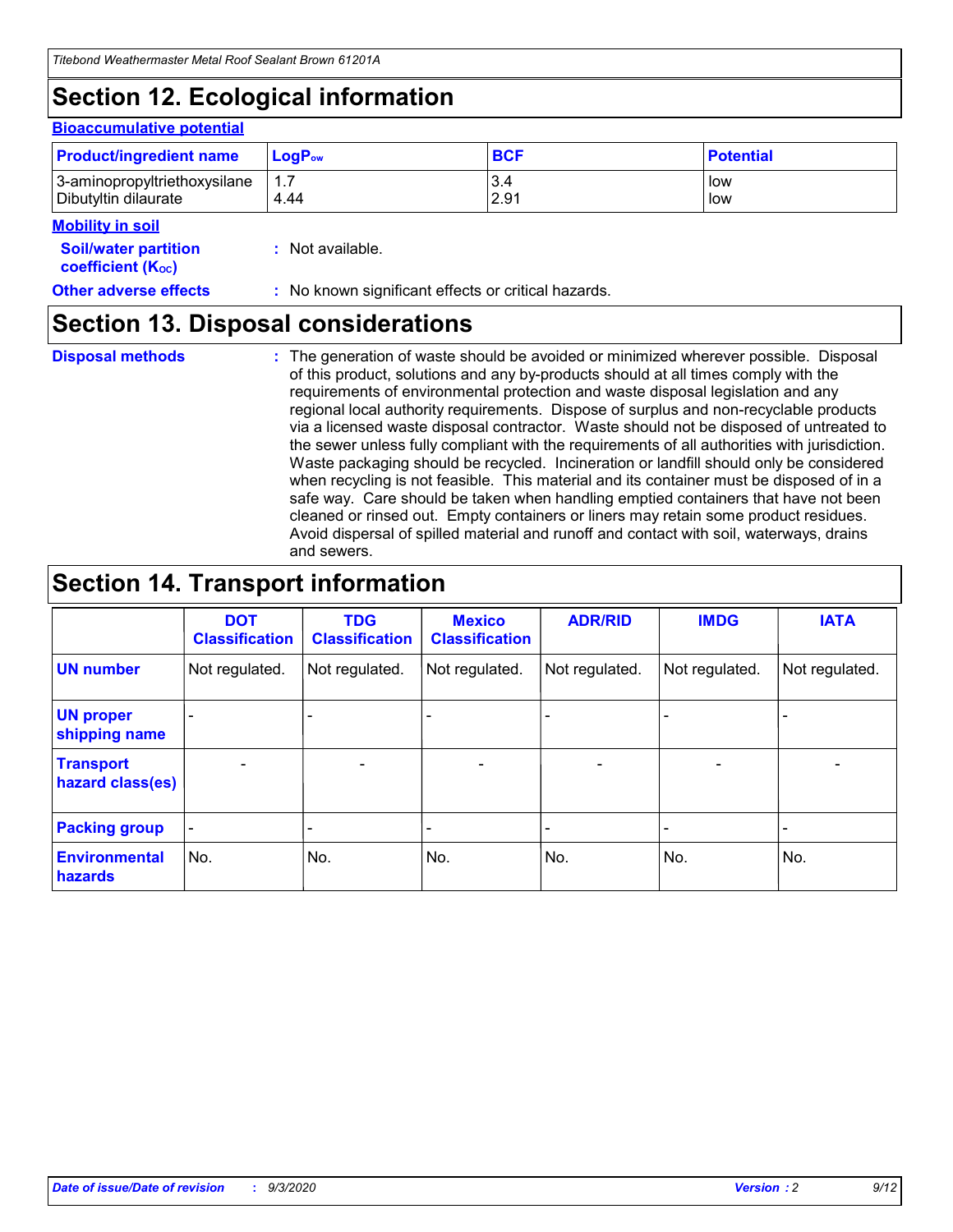### **Section 15. Regulatory information**

#### **U.S. Federal regulations**

#### **SARA 302/304**

#### **Composition/information on ingredients**

No products were found.

| SARA 304 RQ | Not applicable. |
|-------------|-----------------|
|             |                 |

#### **SARA 311/312**

#### **Classification :** EYE IRRITATION - Category 2B SKIN SENSITIZATION - Category 1 TOXIC TO REPRODUCTION - Category 1B HNOC - Product generates methanol during cure.

#### **Composition/information on ingredients**

| <b>Name</b>                  | $\frac{9}{6}$ | <b>Classification</b>                                                                                                                                                                                                                                                                                      |
|------------------------------|---------------|------------------------------------------------------------------------------------------------------------------------------------------------------------------------------------------------------------------------------------------------------------------------------------------------------------|
| 3-aminopropyltriethoxysilane | $\leq$ 3      | <b>FLAMMABLE LIQUIDS - Category 4</b><br><b>ACUTE TOXICITY (oral) - Category 4</b><br><b>SKIN IRRITATION - Category 2</b><br>EYE IRRITATION - Category 2A                                                                                                                                                  |
| Dibutyltin dilaurate         | ≤0.3          | <b>ACUTE TOXICITY (oral) - Category 3</b><br>SKIN CORROSION - Category 1C<br>SERIOUS EYE DAMAGE - Category 1<br>SKIN SENSITIZATION - Category 1<br><b>GERM CELL MUTAGENICITY - Category 2</b><br>TOXIC TO REPRODUCTION - Category 1B<br>SPECIFIC TARGET ORGAN TOXICITY (REPEATED<br>EXPOSURE) - Category 1 |

#### **State regulations**

**Massachusetts :**

: None of the components are listed.

**New York :** None of the components are listed. **New Jersey :** None of the components are listed.

**Pennsylvania :** None of the components are listed.

#### **California Prop. 65**

WARNING: This product can expose you to methanol, which is known to the State of California to cause birth defects or other reproductive harm. For more information go to www.P65Warnings.ca.gov.

| Ingredient name | No significant risk Maximum<br>level | acceptable dosage<br><b>level</b> |
|-----------------|--------------------------------------|-----------------------------------|
| I methanol      |                                      | Yes.                              |

#### **International regulations**

**Chemical Weapon Convention List Schedules I, II & III Chemicals** Not listed.

#### **Montreal Protocol**

Not listed.

**Stockholm Convention on Persistent Organic Pollutants**

Not listed.

#### **UNECE Aarhus Protocol on POPs and Heavy Metals** Not listed.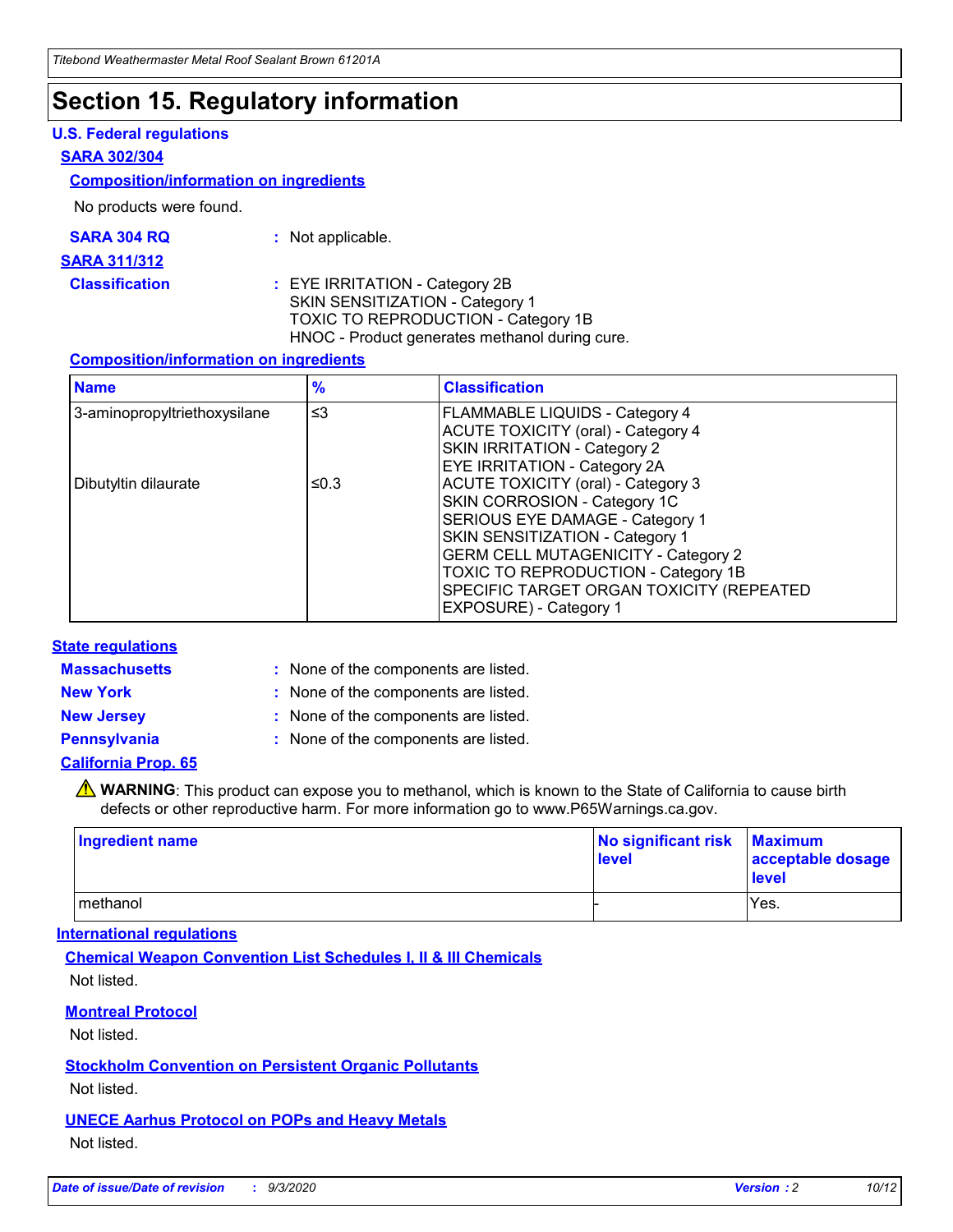### **Section 15. Regulatory information**

#### **Inventory list**

- 
- **China :** Not determined.

**United States TSCA 8(b) inventory**

**:** All components are active or exempted.

# **Section 16. Other information**





**Caution: HMIS® ratings are based on a 0-4 rating scale, with 0 representing minimal hazards or risks, and 4 representing significant hazards or risks. Although HMIS® ratings and the associated label are not required on SDSs or products leaving a facility under 29 CFR 1910.1200, the preparer may choose to provide them. HMIS® ratings are to be used with a fully implemented HMIS® program. HMIS® is a registered trademark and service mark of the American Coatings Association, Inc.**

**The customer is responsible for determining the PPE code for this material. For more information on HMIS® Personal Protective Equipment (PPE) codes, consult the HMIS® Implementation Manual.**

**National Fire Protection Association (U.S.A.)**



**Reprinted with permission from NFPA 704-2001, Identification of the Hazards of Materials for Emergency Response Copyright ©1997, National Fire Protection Association, Quincy, MA 02269. This reprinted material is not the complete and official position of the National Fire Protection Association, on the referenced subject which is represented only by the standard in its entirety.**

**Copyright ©2001, National Fire Protection Association, Quincy, MA 02269. This warning system is intended to be interpreted and applied only by properly trained individuals to identify fire, health and reactivity hazards of chemicals. The user is referred to certain limited number of chemicals with recommended classifications in NFPA 49 and NFPA 325, which would be used as a guideline only. Whether the chemicals are classified by NFPA or not, anyone using the 704 systems to classify chemicals does so at their own risk.**

#### **Procedure used to derive the classification**

| <b>Classification</b>                                                                                         | <b>Justification</b>                                  |
|---------------------------------------------------------------------------------------------------------------|-------------------------------------------------------|
| <b>EYE IRRITATION - Category 2B</b><br>SKIN SENSITIZATION - Category 1<br>TOXIC TO REPRODUCTION - Category 1B | Expert judgment<br>Expert judgment<br>Expert judgment |
| <b>History</b>                                                                                                |                                                       |

| .                                 |             |
|-----------------------------------|-------------|
| <b>Date of printing</b>           | : 4/22/2022 |
| Date of issue/Date of<br>revision | : 9/3/2020  |
| Date of previous issue            | : 9/3/2020  |
| <b>Version</b>                    | $\cdot$ 2   |
|                                   |             |